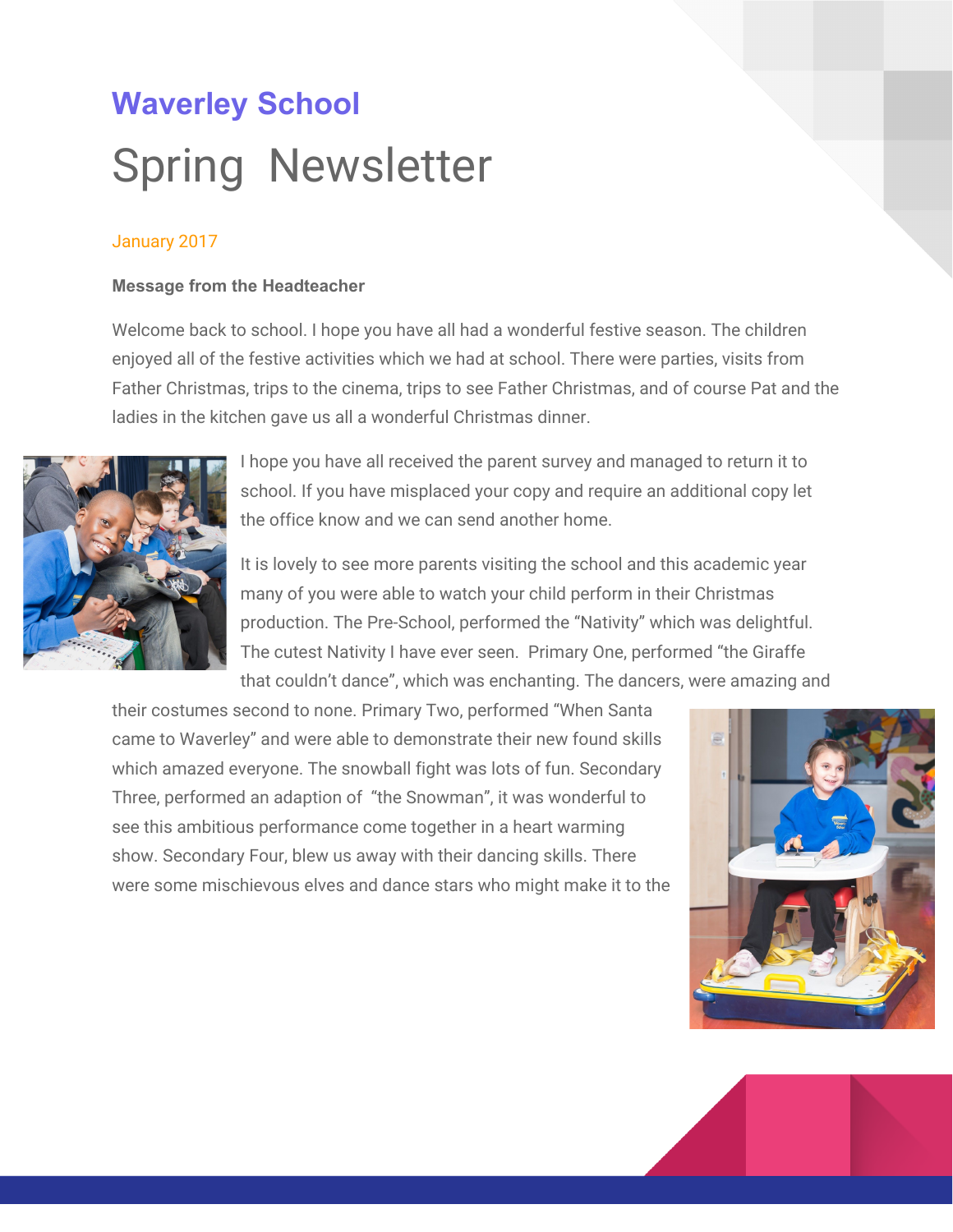big screen. If you didn't manage to see your child in their show make sure you come next year.



Last term we were visited by Kyle Walker, the England football player. He created quite a stir with students and staff alike. Tottenham Hotspur are supporting Noah's Ark Hospice which some of our students attend. Kyle wanted to wish the children a Happy Christmas and join in our Christmas fun. He played a game of bottom football with us.

In November we were also visited by the Head of Unison, David Presention. David, was so impressed with our staff that he commissioned an article about Waverley School . See the website under latest news for the article which includes some wonderful photos.



Your teacher will be in touch this term to invite you to a session. These sessions are designed to help you familiarise yourself with your child's targets and we will help you think of ways of implementing some of the strategies at home.

As you may have heard through the media, the school are currently facing financial uncertainties along with most areas of the Local Authority. We will endeavour to support the students despite shrinking budgets and rising costs and will inform you of any significant cuts which may need to be made.

We have had a lot of sickness over the last term. If your child is ill, please keep them at home until you are sure they are fully recovered. If your child is still requiring capol, they should remain at home. This will help us stop the spread of bugs.

If you would like to discuss any aspect of your child's education please make an appointment with your child's teacher or if you would like to discuss assessment please make an appointment with Sandra our Deputy Head, teaching and learning make an appointment with Sue our Assistant Head, if you'd like to discuss any aspect of Early Years make an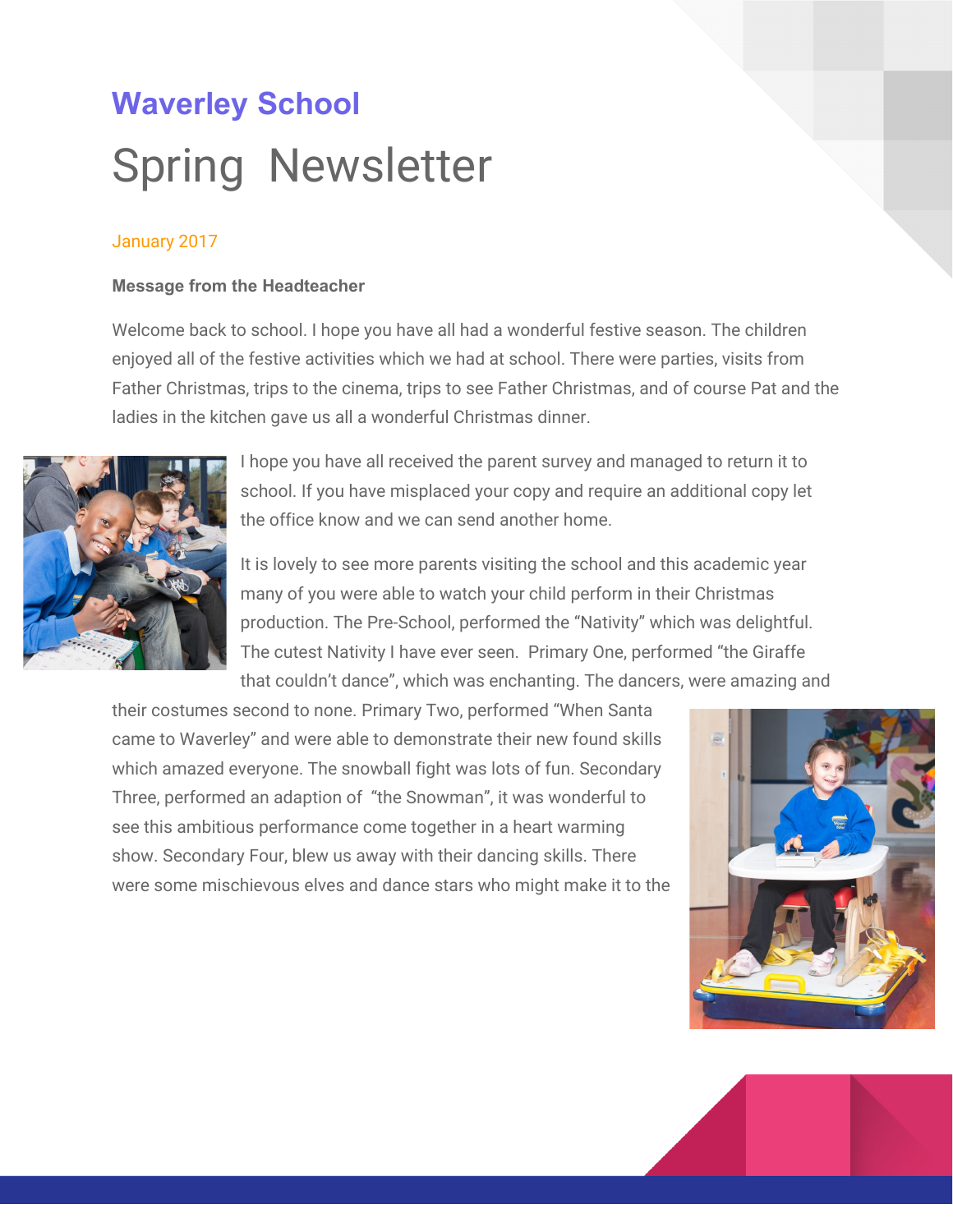appointment with Charlotte our Assistant Head or you can make an appointment to talk to me about anything! *Gail*

**School uniforms** : If you have any old Waverley uniforms which your child has outgrown, please send them in and we will be able to use them as spares.

#### **Assessment and Pupil Progress at Waverley**

Our pupils are assessed on a regular basis against the P Scales. Currently, our pupils' attainment is as follows:

Making above expected progress - 40% Making expected progress - 50% Making below expected progress - 10%

**This means that 90% of our pupils are making at least expected progress, which is outstanding**. Staff are working together with senior leaders and other professionals to ensure interventions are in place to support those pupils who are not making enough progress.

If you would like more information regarding assessment and pupil progress, please contact me. *Sandra Chaaya*

#### **Learning Matters**

Ĵ

As you are aware all our pupils have learning difficulties. These are very individualised and each pupil will learn at their own pace and be motivated by different approaches. One of the difficulties all our pupils have is with 'Generalisation'. This is the process whereby a person who learns something in one situation can apply that learning to another situation. An example is that when you learn to drive, you can drive any car, even though you may turn on the wipers rather than the indicators, you may have trouble with reverse .. but not for long. You are able to transfer your learning from one situation to another even if there are some hiccups.

When our pupils move class or have new staff we are more aware of those 'generalisation' difficulties. So a pupil who could hang up their coat independently last year may need to be taught those skills again in the new class -they might need to be shown their peg - the peg might be harder to use, because this skill has been mastered in one place the learning will not take long. Sometimes our pupils demonstrate a skill with just one person, so they will help put on their shoes with a regular familiar member of staff but not with a different person.

We know from Annual Review and EHC reviews and parents evening discussions that our pupils may well do things at school that they do not do at home and vice versa. A classic example of this is with independence and eating. It is a priority for us to enable the pupil to be as independent as possible with eating and drinking and pupils usually develop their

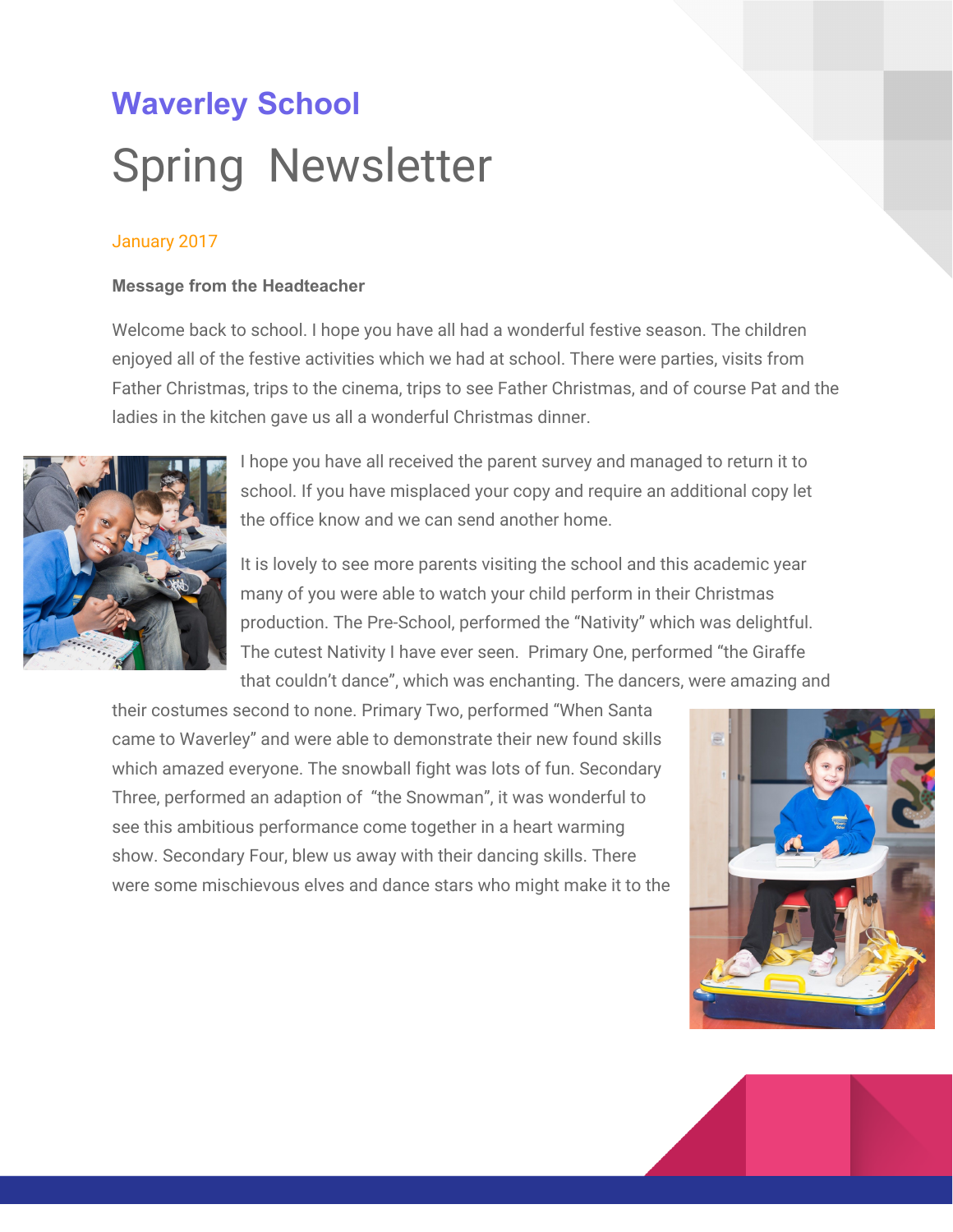skills slowly but significantly over time. We often hear that this learning is not transferred to home. A pupil may resist this at home, preferring to be fed as they have always been. There are many reasons for this; at home your child is used to being fed from infancy, as with all babies, but may not have that drive to become independent and take the spoon away from you, this is probably an enjoyable experience with guaranteed attention from Mum or Dad, it is practical in a busy house, and it is hard work and messy in the early stages. However the difference it can make to the dignity of our pupils and the enjoyment of their meal is huge.

By working together we can help our pupils to be their best at home and at school. To help them generalise their skills we need to give support, lots of opportunity, lots of practice, lots of praise. Start off with small steps and build up gradually -but keep those expectations high.

An example would be; when you drive another car you might initially turn on the wipers when you mean to turn on the indicators.

If you are interested to discuss issues arising from this please speak to your teacher or email me. [s.hogan@waverley-sch.co.uk](mailto:s.hogan@waverley-sch.co.uk) Á

### **Messages from the office**

#### **Dinner money**

Managing the school dinner money is very time consuming so we would appreciate your support in collecting school dinner money.

# **Cost**

£2.30 per day £11.50 per week If you could please pay a **term in advance** for school dinners it would be very helpful. Dinner money from:- 9th Jan 2017 - 10th Feb 2017 = £57.50 Dinner money from:- 20th Feb 2017 - 31st Mar 2017 = £69.00

If this is not possible to pay **in advance** can you pay weekly.

# **How to pay**

You can pay for dinner money online by parent pay or paypoint. If you need the office to order a paypoint card or a reminder for you parent pay password please text the office. **Reminder**

£10 debt to £25  $\cdot$  A reminder phone call/ text will be issued to all parents reminding them to top up account.

# **Free School Meals**

If you believe that you may qualify for entitlement to Free School Meals, please contact the office for more details.

# **School uniform**

Please see attached order form.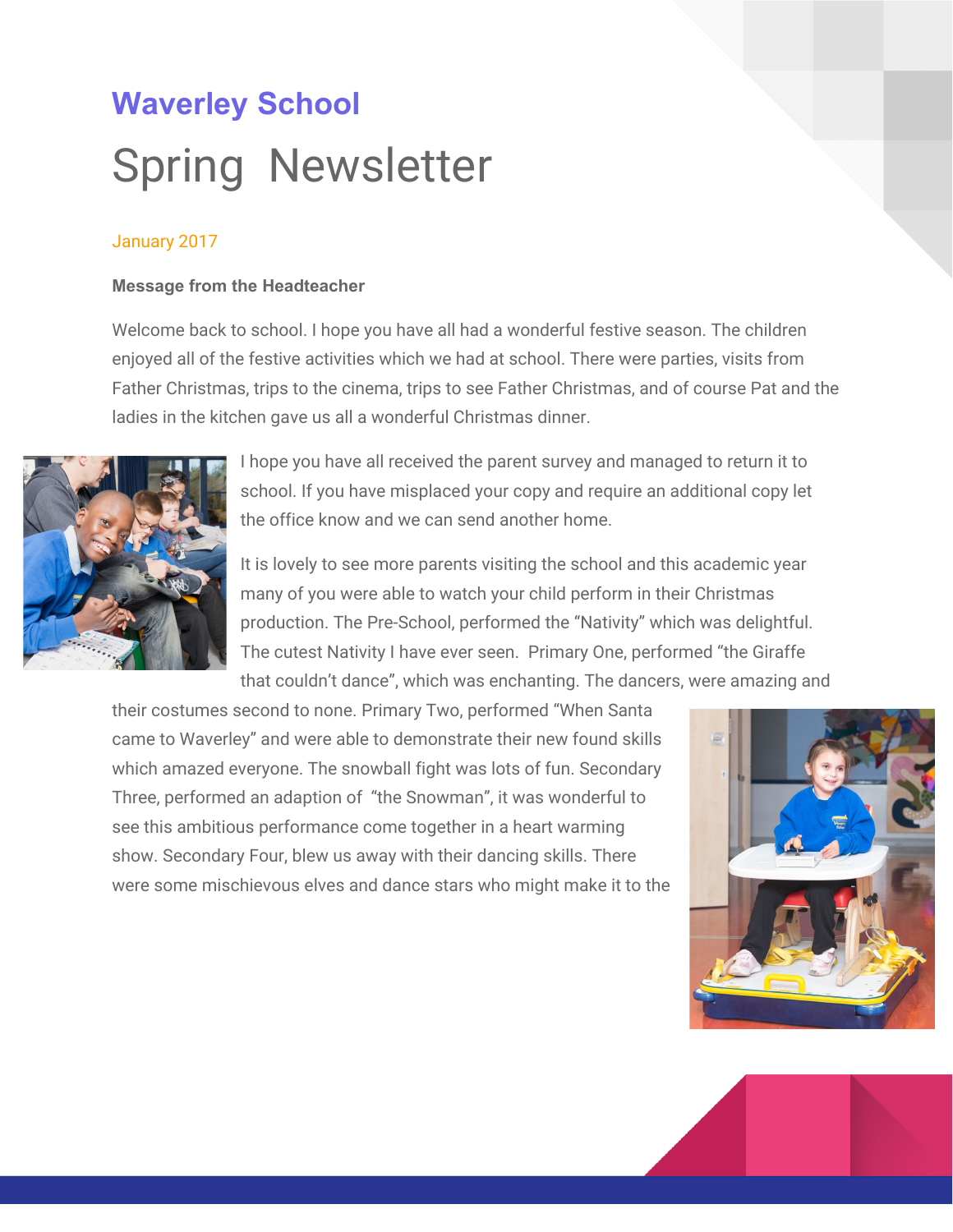#### **Workshops for Parents and carers**

We are running 3 workshops for parents this term. Thank you to those who have sent in replies to say you will attend. I look forward to working with you - Sue

Thursday 09/02/17 Objects of reference 10.30-12:00

Thursday 02/03/17 'More independence in feeding and drinking' 10.30-12.00

Thursday 23/03/17 iPads for leisure and learning 1..30-12.00

#### **School Governance**

Our Governors continue to support the school in a variety of ways. We will be holding this term's meeting over the next three weeks. If you would like to discuss anything with our governors, please ask the office to put you in touch with a parent governor.

#### **Staffing**

We'd like to welcome Sarah Hurrell to Waverley. Sarah is the new teacher in Hawthorn class.

#### **Safeguarding**

Waverley is committed to safeguarding and promoting the welfare of children and expects all staff and volunteers to share this commitment.

We have a number of policies and procedures in place that contribute to our safeguarding commitment, including the Child Protection policy which can be viewed in the policies section of our website.

Sometimes we may need to share information and work in partnership with other agencies when there are concerns about a child's welfare. We will ensure that our concerns about our pupils are discussed with his/her parents/carers first unless we have reason to believe that such a move would be contrary to the child's welfare.

We actively support the Government's Prevent Agenda to counter radicalism and extremism. Á Our Child Protection Liaison Officers (CPLO) are Gail Weir (Headteacher), Sandra Chayya ( Deputy Head), Sue Hogan ( Assistant Head), Charlotte Millward( Assistant Head - Pre-School Head of Centre)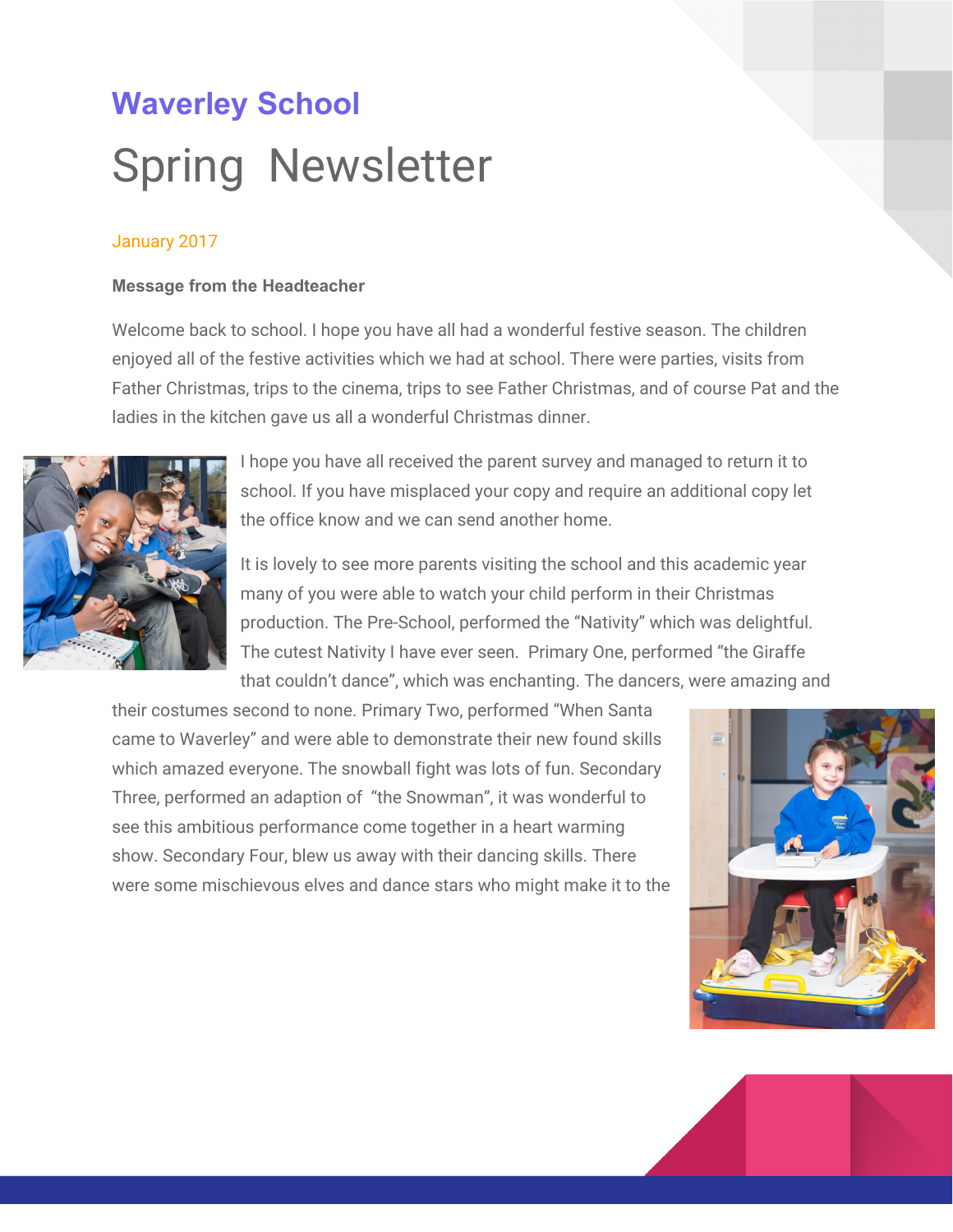#### **Parent Support**

Tina, is available for parent support on Monday and Tuesdays (Monday at Bell Lane and Tuesday at Waverley)

#### **Therapy updates**

Lauren our Occupational Therapist and Tina drove with parents and children to Surrey to receive their new bugzies. Two children have been given these motorised chairs on loan from Merc. It enables the children to travel around school without an adult pushing them. Look out when you are walking around school you might see some of the children whizzing by.





# from disabilities to possibilities

#### **WASP**

Waverley Association for Special People are always eager to hear your fundraising ideas. If you would like to make a donation you can do it through [http://uk.virginmoneygiving.com/charity-web/charity/waverl](http://uk.virginmoneygiving.com/charity-web/charity/waverely)ey

A big thank you on your behalf, to WASP who provided your child with gifts from Father Christmas

Angel Estate Letting contributed £750 towards of Christmas trips including our cinema trip.

Mr Scherer a friend of Mia's family ran the Berlin Marathon and raised £700 for Waverley. We'd like to thank him for all the effort and arduous training. We'll be holding our annual marathon at school this term. Look out for the date as we'd love to have some spectators this year.

If you are raising money for the school or if you have any fundraising ideas and would like us to advertise them here or on our website, let the office know.

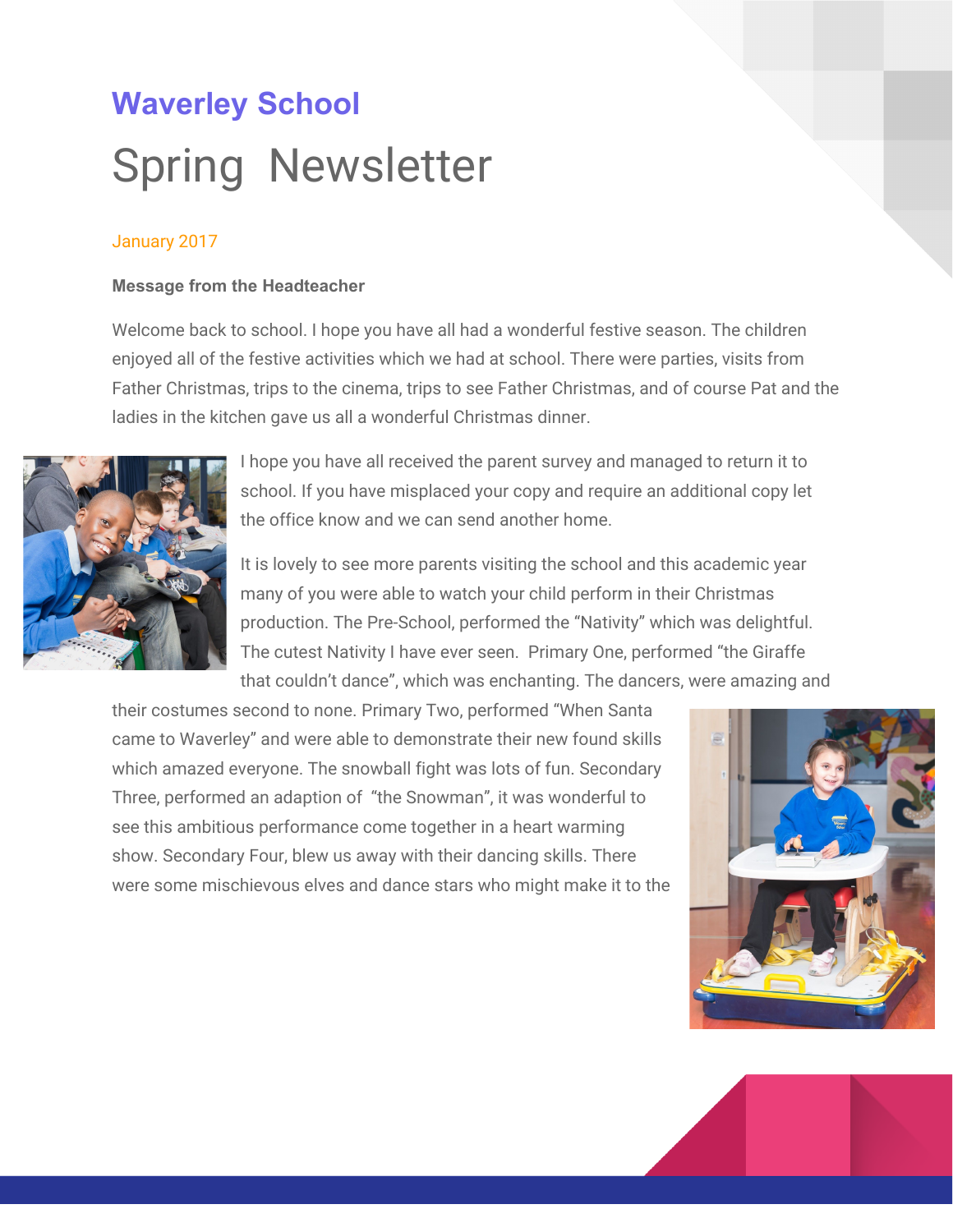# k MZ MXnl Mbnl

#### **Dates to remember**

**23rd January & 30th Jan** Makaton training **:** if you are interested please contact Lorraine Bennett

**27thJan , 24th Feb, 31st March** Podd practice for parents and carers. If your child uses a podd book and you would like to practice your skills come along to this informal practice session

**2nd March** World Book day, more details to follow

**13th March** Coffee morning, come and meet lots of parents who also have children with special needs.

**17th March** Waverley Marathon. Come and support our child as they complete a joint marathon to raise money for the school and our chosen charity, Motor Neurone Disease **Association** 

| <b>Spring Term 2017</b> | Thursday 5th Jan 2017 - Fri 31st March 2017                                |
|-------------------------|----------------------------------------------------------------------------|
| Half Term               | Monday 13 February 2017 - Friday 17th February 2017                        |
| Term Time               | Monday 20 <sup>th</sup> February 2017 - Friday 31 <sup>st</sup> March 2017 |

#### **24th March** Red Nose Day , more details to follow

| <b>Summer Term 2017</b> | Tuesday 18th April 2017 - Friday 21st July 2017                       |
|-------------------------|-----------------------------------------------------------------------|
| <b>Bank Holiday</b>     | Monday 1st May 2017                                                   |
| <b>Half Term</b>        | Monday 29th May 2017 - Friday 2nd June 2017                           |
| Term Time               | Tuesday 6 <sup>th</sup> June 2017 - Friday 21 <sup>st</sup> July 2017 |

| Inset days remaining | Monday 5 <sup>th</sup> June 2017 |
|----------------------|----------------------------------|